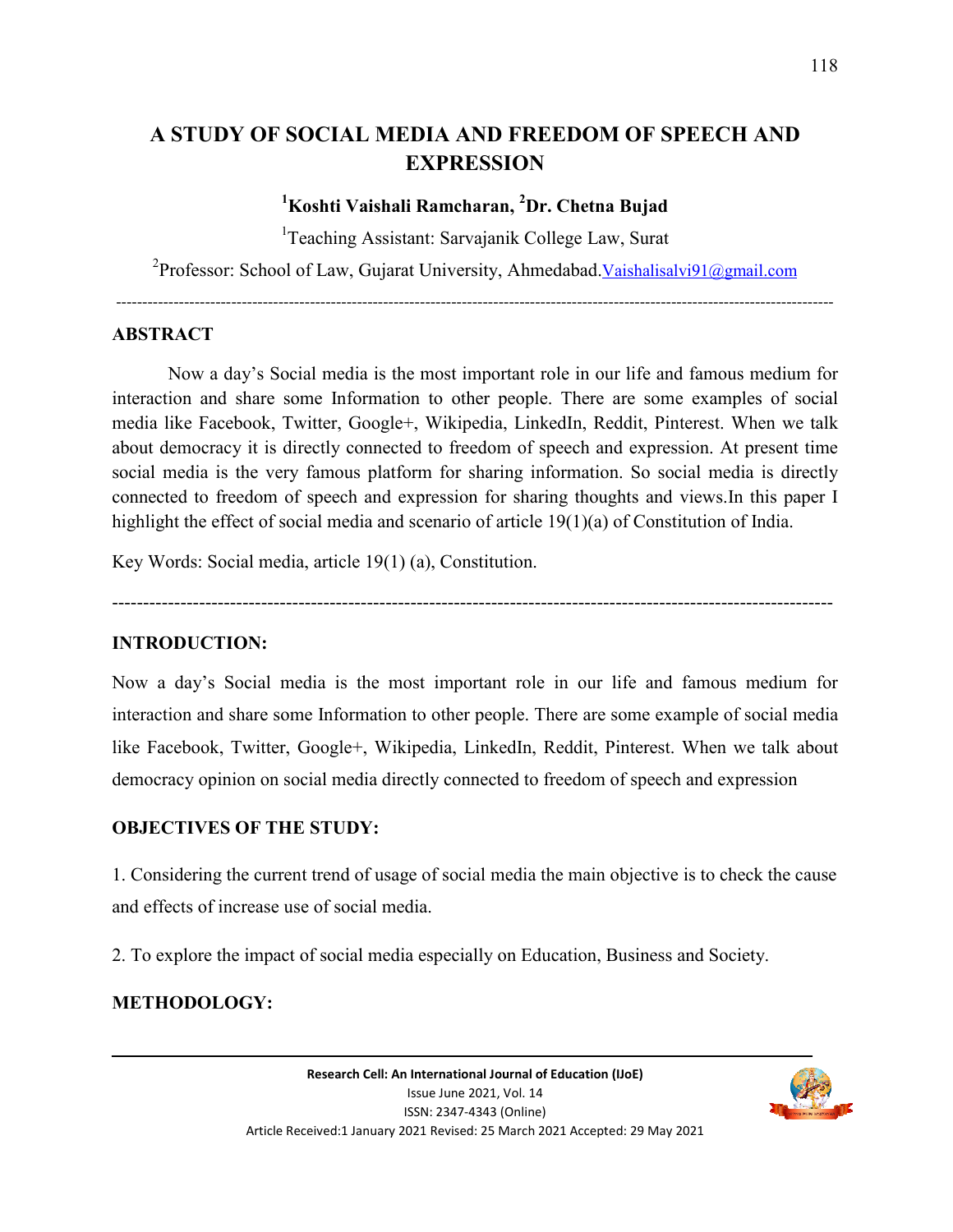The present study is based on both primary and secondary data like reports, journals, books, internet, survey, questionnaire etc.

#### **Meaning of Social media:**

Social media is computer-based technology that facilitates the sharing of ideas, thoughts and information through the building of virtual networks and communities. Social media is gives users quick electronic communication of content. Content includes personal information, documents, video and photos. Users engage with social media via computer, tablets or smartphone for massaging.

Social media is the collective of online communications channels dedicated to community based input, interaction, content-sharing and collaboration. Websites and applications dedicated to forums, microblogging, social networking, social bookmarking, social curation and wikis are among the different types of social media.

Social media refers to websites and applications that are designed to allow people to share content quickly, efficiently, and in real-time. Many people define social media as apps on their smartphone or tablet, but the truth is, this communication tool started with computers. This misconception stems from the fact that most social media users access their tools via apps.

The ability to share photos, opinions, events, etc. in real-time has transformed the way we live and, also, the way we do business. Retailers who use social media as an integral part of their marketing strategy usually see measurable results. But the key to successful social media is to not treat it as an extra appendage but to treat it with the same care, respect, and attention you do all of your marketing efforts.

Social media basically means any human communication or sharing information on internet that occurs through the medium of computer, tablet or mobile. There are numerous websites and apps that make it possible. Social media is now becoming one of the largest means of communication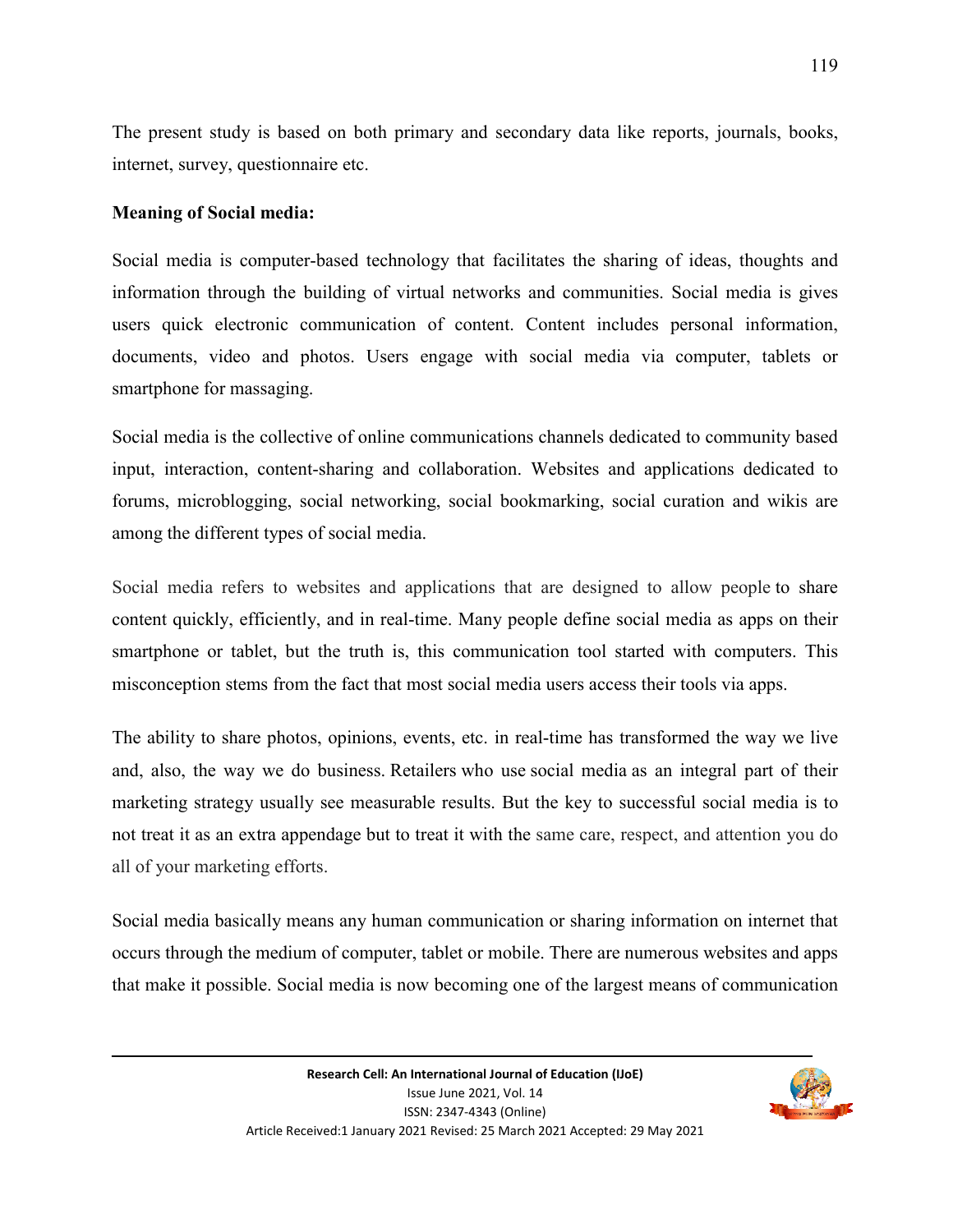and is gaining popularity rapidly. Social media enables you to share ideas, content, information and news etc. at a much faster speed.

In last few years social media has grown tremendously at an unexpectedly fast rate and has captured millions of users around the world. Here are essays on social media of varying word lengths to help you with the same in your exam. You can select any social media essay as per your need:

We live in a time and age where information is just a button press away. We are swayed by information all around us. We millennial want to know, read, understand and then speak our minds about it. That is where social media comes into play. Social media is one of the biggest elements that we live with and cannot ignore it.

Social media is collection of websites, applications and other platforms that enable us to share or create content and also helps us to participate in social networking. Social media is not limited to blogging and sharing pictures, there are lot of strong tools also that social media provides. That is because that the impact of social media is very high and far reaching. It can make or break images.

But social media is a topic of controversy today, many feel it's a boon but there is a majority who feels that it is a curse. Mostly people feel that social media has destroyed human interaction with a rapid rate and has modified modern human relationships. But there are others who feel that it is a blessing that has connected us to every part of the world, we can meet our loved ones that are far, we can spread awareness through it, we can send security warnings etc. There is a lot that social media can do. But it is an unarguable fact the presence of social media has made our lives convenient, easier and much faster.

#### **HERE ARE SOME EXAMPLES OF SOCIAL MEDIA:**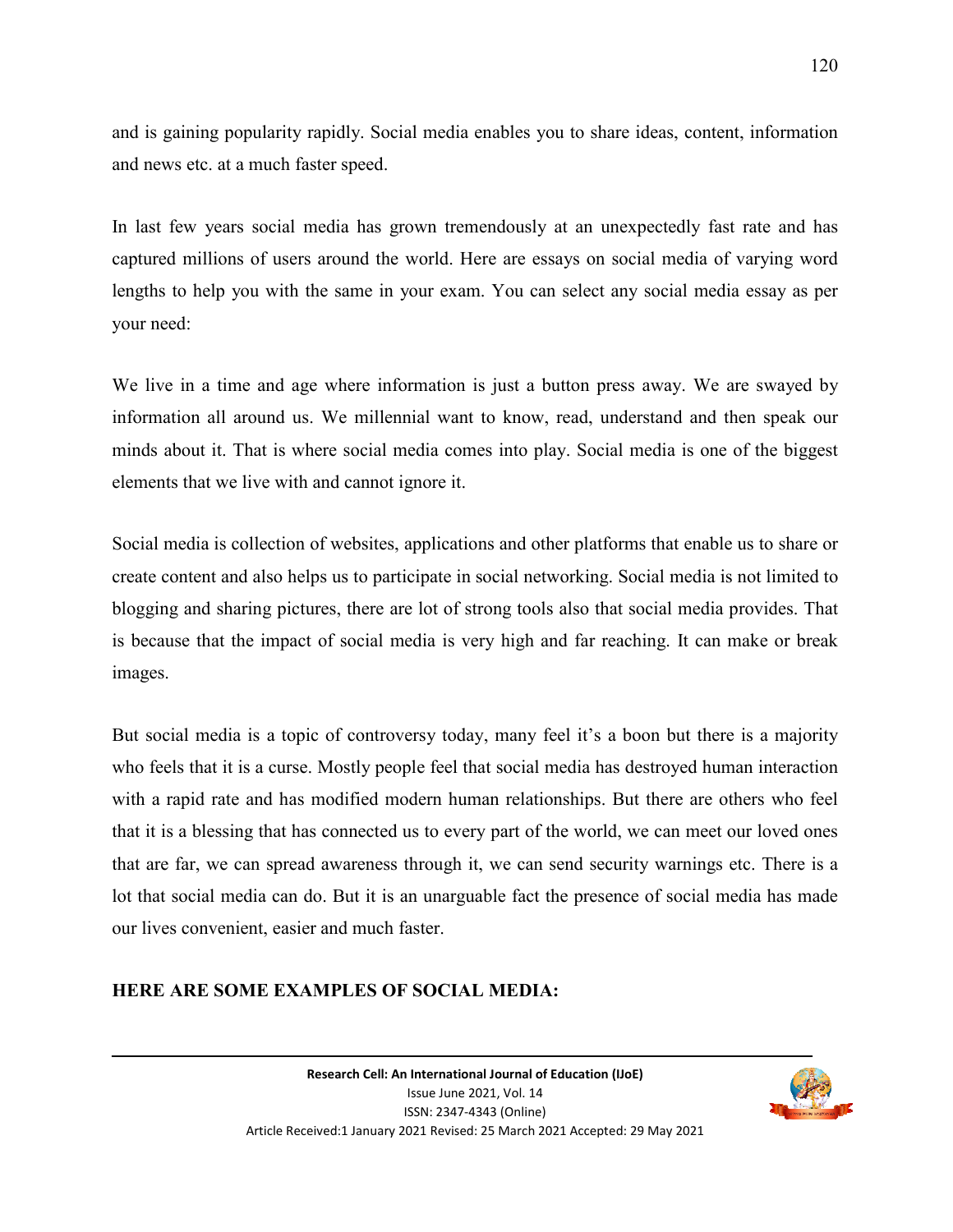**Facebook** : Facebook is a popular free social networking website that allows registered users to create profiles, upload photos and video, send messages and keep in touch with friends, family and colleagues.

**Twitter**: Twitter is free microblogging service that allows registered members to broadcast short posts called tweets. Twitter members can broadcast tweets and follow other users' tweets by using multiple platforms and devices.

**Google+** : Google + was Google's social networking project, designed to replicate the way people interact offline more closely than is the case in other social networking services. This website is no longer offered to new users and plans to shut down remaining accounts in 2019.

**Wikipedia**: Wikipedia is a free, open content online encyclopedia created through the collaborative effort of a community of users known as Wikipedians. Anyone registered on the site can create an article for publication, however registration is not required to edit articles. Wikipedia was founded in January of 2001.

**LinkedIn:** LinkedIn is social networking site designed specifically for the business community. The goal of the site is to allow registered members to establish and document networks of people they know and trust professionally.

**Reddit:** Reddit is a social news website and forum where stories are socially curated and promoted by site members. The site is composed of hundreds of sub communities, known as "subreddits." Each subreddit has a specific topic such as technology, politics of music. Reddit site members also known as "redditors" submit content which is then voted upon by other members. The goal is to send well-regarded stories to the top of the site's main thread page.

Social media plays a big role in our lives today. We have the access to any kind of information at just a button push away. Anything that is so vastly expanded has both positives and negatives related to it. The power of social media is very high and has its effects on each individual. It is difficult to imagine our lives with social media today and we do pay a price for excessive use.

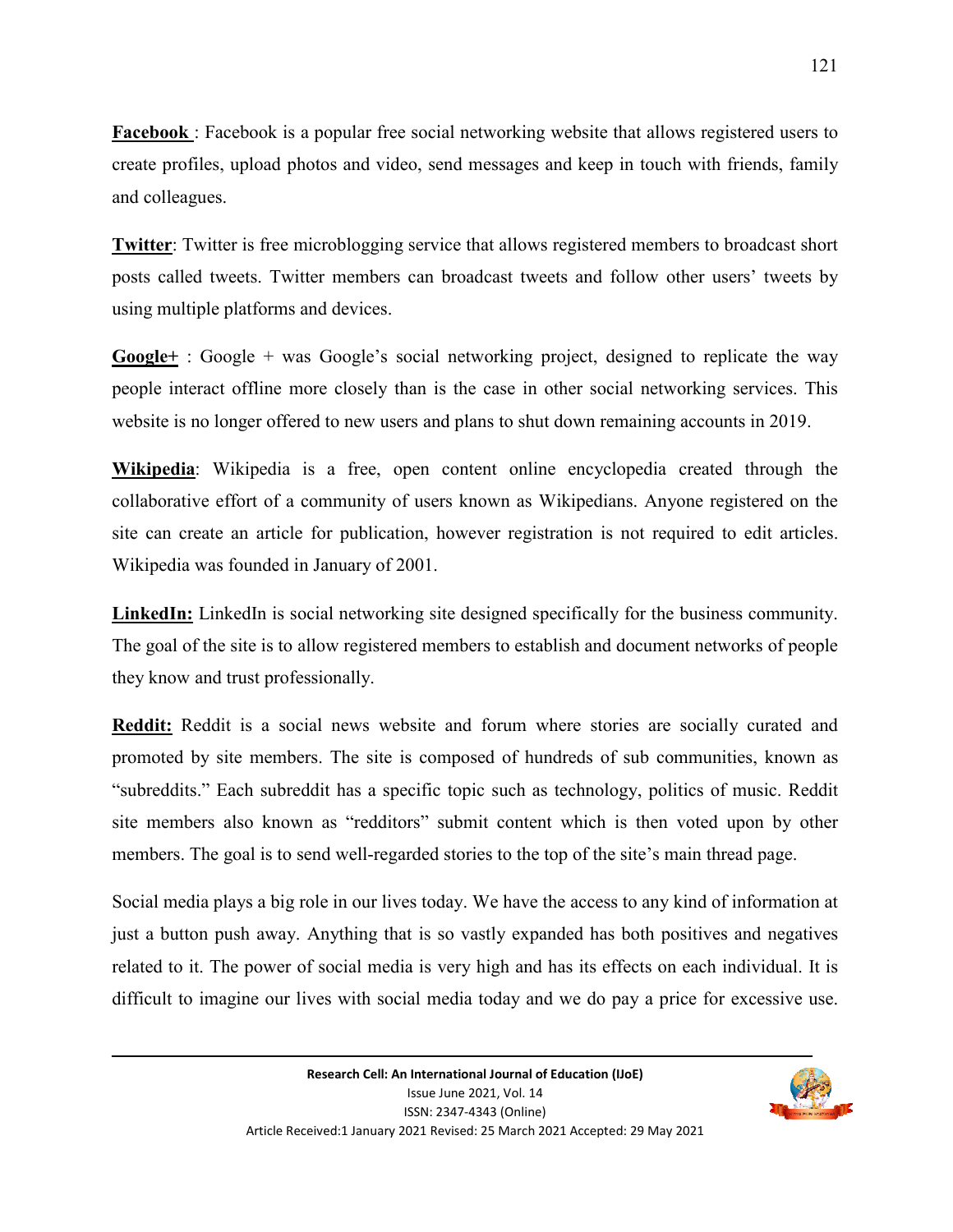There is a lot of debate about the effects of social media on the society as a whole. Some feel that it's a boon whereas other feels that it is a curse.

### **IMPORTANT OF SOCIAL MEDIA:**

Social media is the best platforms help its users to connect, share and give information and content to millions of others. The important of social media cannot be ignored since it plays a very important role in our lives today.

- 1. Building a brand: Quality content, products and services are easily accessible online today. You can market your product online and build a brand.
- 2. Customer support: Before buying and product or service customers can read the reviews and feedback and hence make a smart choice.
- 3. Social media is a great education tool.
- 4. Through the use of social media platforms you can connect with your target audience.
- 5. It is also a great way to access quality information.
- 6. Social media can help you to get the news and happenings in just a click.
- 7. Social media also helps you connect with friends, relatives and helps you make new friends as well.

# **ADVANTAGE OF SOCIAL MEDIA:**

Social media comes with a lot of advantages in fact we can owe a substantial part of our society's growth to social media. We have witnessed a blast of information and content in last few years and cannot deny the power of social media in our lives.

Social media is widely used to create awareness for causes that are important for the society. Social media can also help many noble causes run by NGOs and other social welfare societies. Social media can also aid government in other agencies in spreading awareness and also fight crime. For many businesses social media is strong tool for business promotion and marketing.

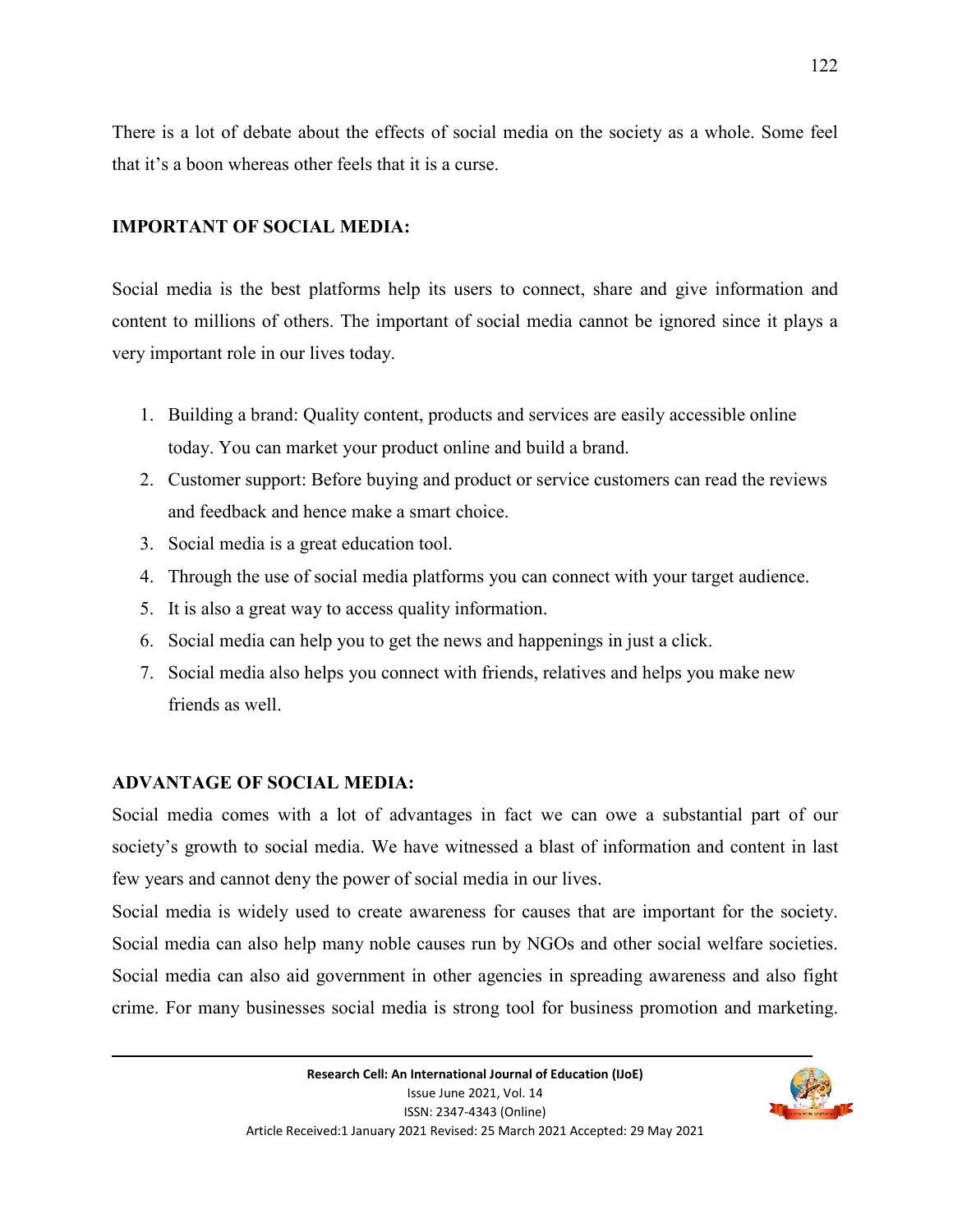Many communities are built through social media platforms which are essential for our society's growth.

### **DISADVANTAGE OF SOCIAL MEDIA:**

Social media is considered as one of the most harmful elements that we have in our lives these days. These are many disadvantages of social media like:

- 1. Cyberbullying: many children have become the victim of cyberbullying that has caused them a lot of harm.
- 2. Hacking: The loss of personal data that can lead to security issues. There are crimes like identity theft and bank details theft that can harm any individual.
- 3. Addiction: Prolonged use of social media can lead to addiction in youth. Addiction causes to lose focus of other important things like studying etc. People get so absorbed that they get cut off from the society and harm their personal lives.
- 4. Scams: Many predators are looking for vulnerable users that they can scam and make profit off.
- 5. Relationship frauds: Honey traps and MMS porn are the most caused frauds online. People are lured in to relationships and love schemes and then they are cheated on.
- 6. Health issues: The excess use of social media can affect your physical and mental health in a big way. People often complaint of becoming lazy, fat, itchy eyes, loss of vision and stress issues after excessive use.
- **7.** Loss of social and family life: Everyone busy on phone is one of the most common sites in as family gathering nowadays.

### **Meaning of freedom of speech and Expression:**

The freedom of speech and expression provided under article  $19(1)$  (a), means the right to speak and to express one's opinions by words of mouth, writing, printing, pictures or in any other manner. It is to express one's convictions and opinions or ideas freely, through any

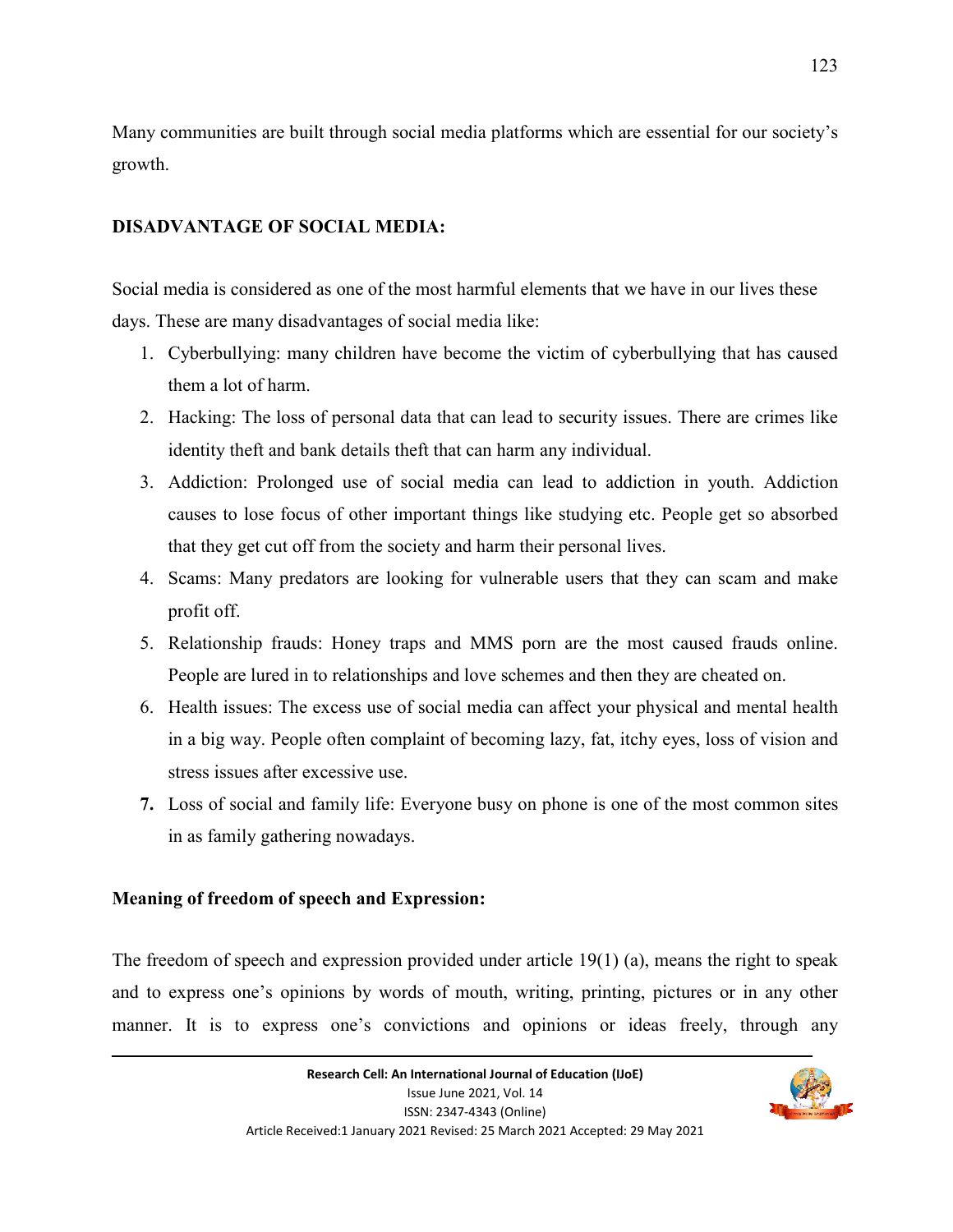communicable medium or visible representation, such as, gesture, signs and the like. It means to freely propagate, communicate or circulate one's opinion or views. Liberty to express opinions and ideas without hindrance and especially without fear of punishment plays significant role in the development of that particular society and ultimately for that state.

Article  $19(1)(a)$  of the Constitution of India guarantees to all its citizens the right to freedom of speech and expression. The law states that "all citizens shall have the right to freedom of speech and expression". Under Article 19(2) "reasonable restrictions can be imposed on the exercise of this right for certain purposes.

The essence of free speech is the ability to think and speak freely and to obtain information from others through publication and public discourse without fear of retribution, restriction or repression by the government. It is through free speech people could come together to achieve political influence to strengthen their morality and to help others to become moral and enlightened citizen.

Freedom of speech is guaranteed not only by the constitution or statutes of various states but also by various international conventions like Universal Declaration of Human Rights, European convention on Human Right and fundamental freedoms, international Covenant on Civil and Political Right etc. These declarations expressly talk about protection of freedom of speech and expression.

Social media through people can reply or answer the criticism against One's views so social media is include Article 19(1)(a) Freedom of speech and expression and people can use their right and give some opinion through social media. In also included the freedom of communication and the right to propagate or publish opinion. But this right is subject to reasonable restrictions being imposed under Article 19(2). Free expression cannot be equated of confused with a license to make unfounded and irresponsible allegations against the judiciary.

**Contain of the freedom speech andexpression:** 

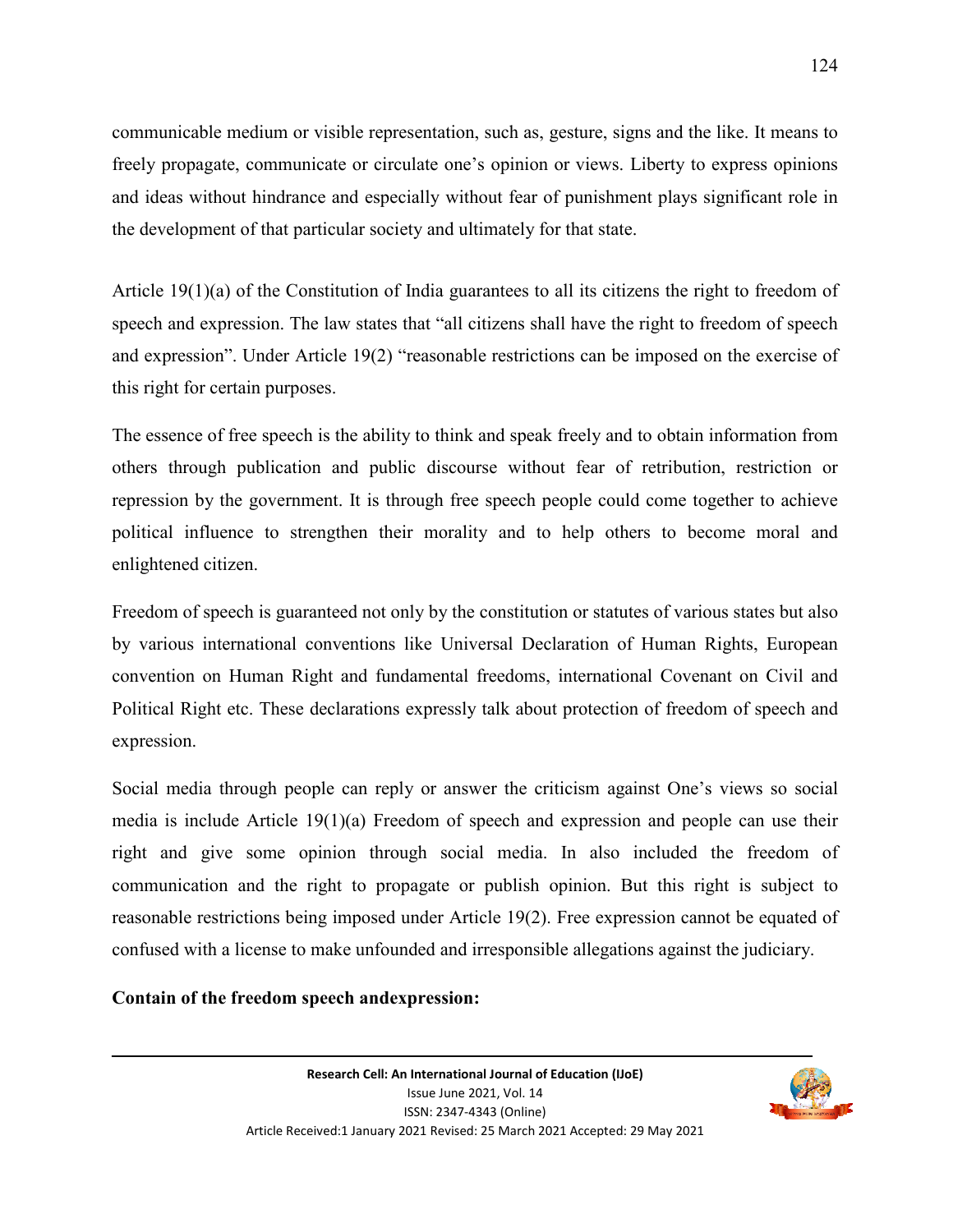- 8. Right to know and to obtain information.
- 9. Right of the Citizens to Know the Antecedents of the Candidates at Election.
- 10. Right to Reply or Answer the Criticism against One's Views.
- 11. Right of Silence Right not to speak
- 12. Right Against Sound pollution
- 13. Freedom of press.

Social media has become a vital communications tool through which individuals can exercise their right of freedom of expression and exchange information and ideas. In the past year a growing movement of people around the world has been witnessed who are advocating for change, justice, equality, accountability of the powerful and respect for human rights. In such movement's Social media has often played a key role by enabling people to connect and exchange information instantly and by creating a sense of solidarity. The UN Human Rights Committee has also tried to give practical application to freedom of opinion and expression in the radically altered media landscape, the centre stage of which is occupied by the internet and mobile communication. Describing new media as a global network to exchange ideas and opinions that does not necessarily rely on the traditional mass media, the Committee stated that the states should take all necessary steps to foster the independence of these new media and also ensure access to them. Moreover, Article 19 of the UDHR and Article19 (2) of the ICCPR also provides for freedom of speech and expression even in case of Social media. Thus it is seen that freedom of speech and expression is recognized as a fundamental right in whatever medium it is exercised under the Constitution of India and other international documents. And in the light of the growing use of social media as a medium of exercising this right, access to this medium has also been recognized as a fundamental human right.

#### **IMPACT OF SOCIAL MEDIA ON VARIOUS FIELDS:**

#### **1. IMPACT OF SOCIAL MEDIA ON EDUCATION**

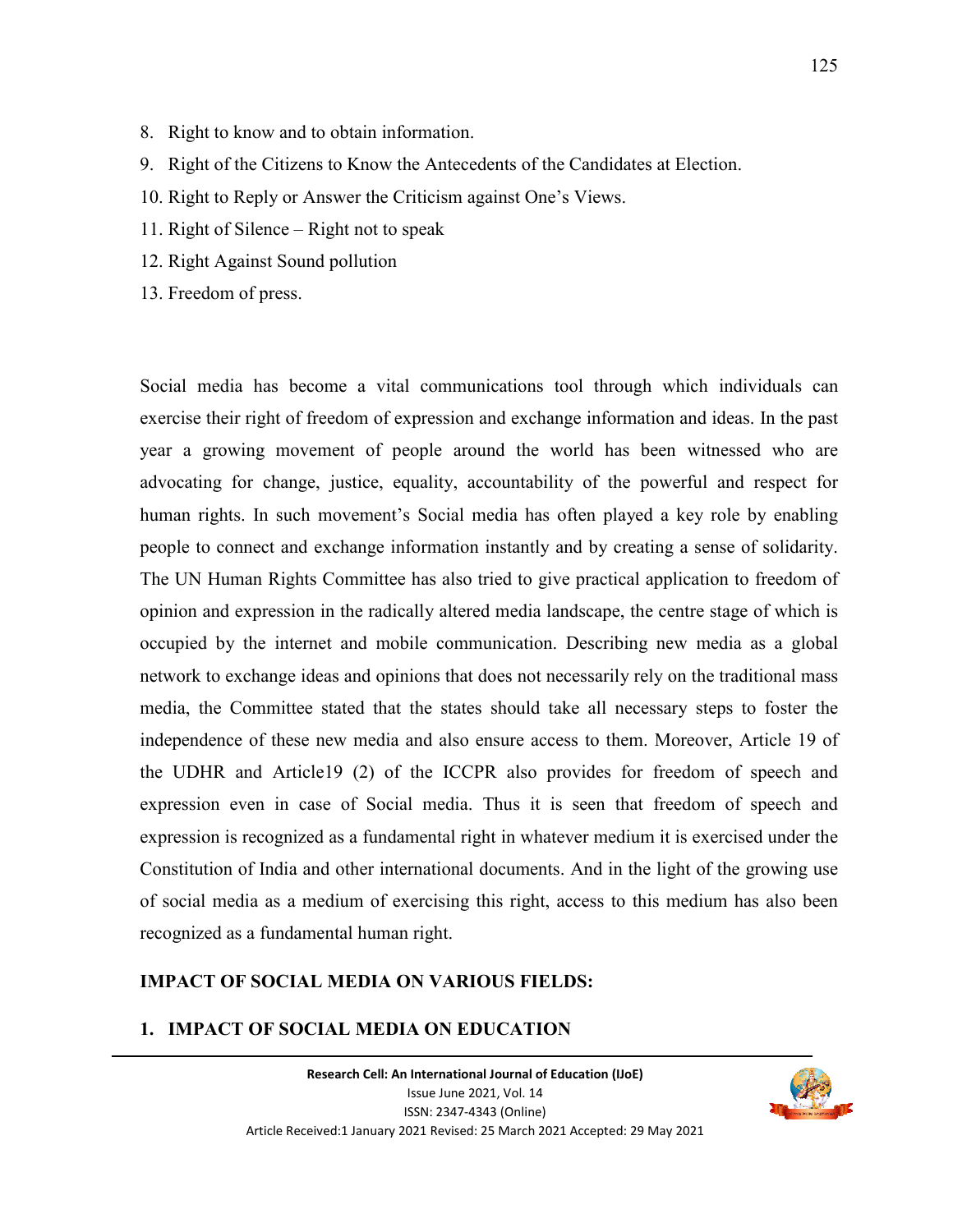At the present time 90% of college students use social networks. Technology has shown a rapid development by introducing communication devices and we can use these communication devices for innovative way. Students should be taught to use this tool in a better way in the educational classes. Media just being used for massaging or texting rather than they should learn to figure out how to use these media for good. Social media has increased the quality and rate of collaboration for students. With the help of social media students can easily communicate or share information quickly with each through various social site like Facebook, Orkut and Instagram etc. It is also important for students to do some practical work instead of doing paper work.

#### **POSITIVE EFFECT OF SOCIAL MEDIA ON EDUCATION:**

- 1. Social media gives a way to the students to effectively reach each other in regards to class ventures, bunch assignment or for help on homework assignment.
- 2. Many of the students who do not take an interest consistently in class might feel that they can express their thoughts easily on social media.
- 3. Teachers may post on social media about class activities, school events, homework assignments which is very useful to them.
- 4. Social media marketing has been emerging in career option. Social media marketing prepares young workers to become successful marketers.
- 5. The access of social media provides the opportunity for educators to teach good digital citizenship.

#### **NEGATIVE EFFECT OF SOCIAL MEDIA ON EDUCATION**:

- 1. The negative effect of social media is the kind of distraction to the students present in the class. As teachers were not able to recognize who is paying attention in the classroom.
- 2. Social media in education is the privacy issues like posting personal information on online sites.

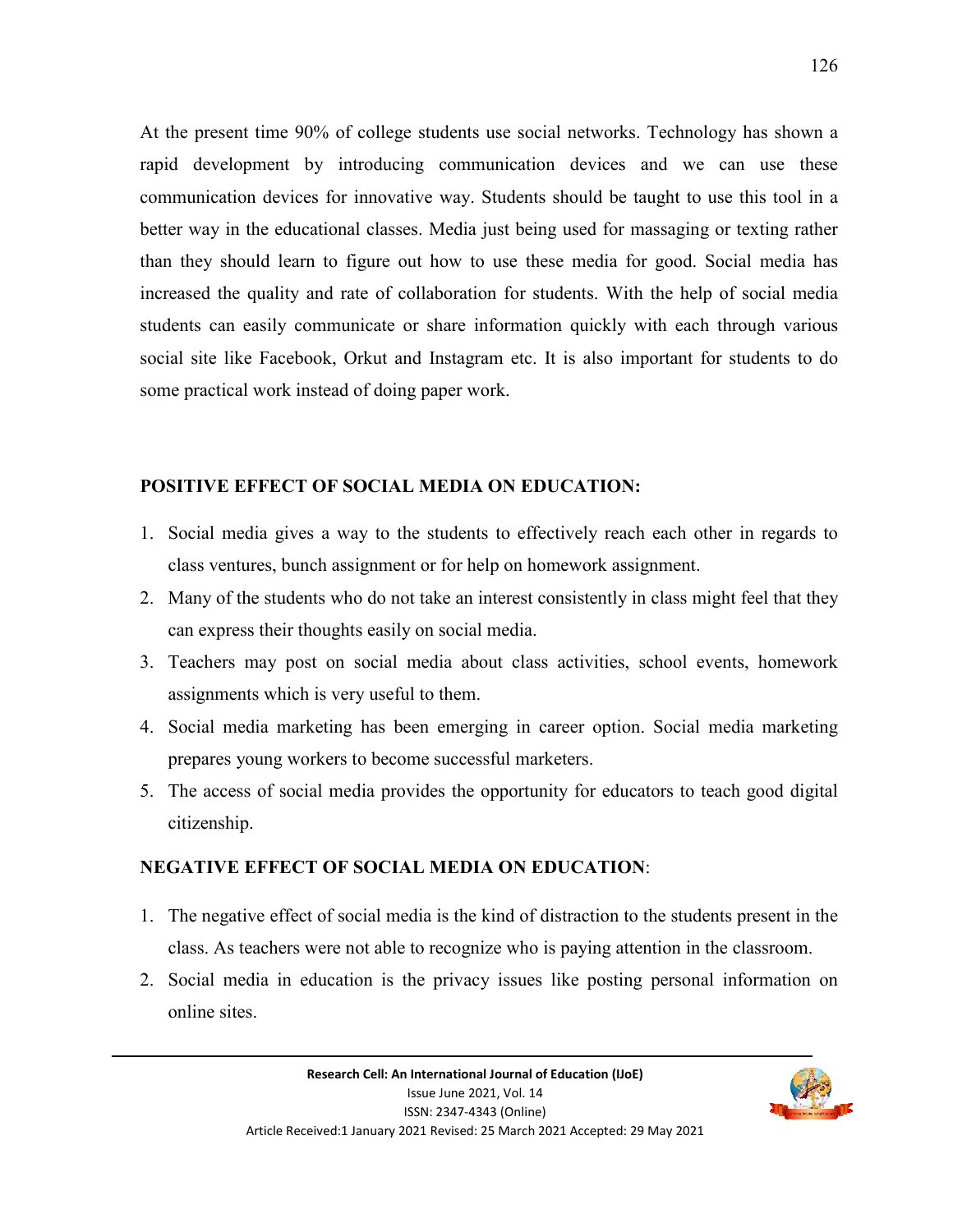- 3. There were many information posted which may lead the students to the wrong side.
- 4. Because of social media students lose their ability to engage themselves for face to face communication.
- 5. Many of the people posts wrong information on social sites which leads the education system to failure.

### **2. IMPACT OF SOCIAL MEDIA ON BUSINESS**

Social media is the new buzz area in marketing that includes business, organizations and brands which helps to create news, make friends, make connections and make followers. Business use social media to enhance on organization's performance in various ways such as to accomplish business objectives, increasing annual sales of the organization. Social media provides the benefit as a communication platform that facilitates two way communications between a company and their stock holders. Business can be promoted through various social networking sites. Some organization promotes their business by giving advertisement on the social media in order to attract maximum users of customers. Customers can connect and interact with business on a more personal level by using social media. Social media may help the organization to develop the existing brand and give the business a voice. With the help of social media organization can make their strategy to promote their organization.

# **POSITIVE EFFECT OF SOCIAL MEDIA ON BUSINESS:**

- 1. Social media helps to better understand their customer by their likes and dislikes.
- 2. It helps the business for promotional activities.
- 3. Social networking sites helps to make new customers by providing useful facilities.
- 4. With the help of social media to increase awareness among brands and make their independent business strategy.

# **NEGATIVE EFFECT OF SOCIAL MEDIA ON BUSINESS:**

1. In the business field social media is not entirely risk free because many of the people are free to post their opinion on a particular organization. It's a very bad effect on business.

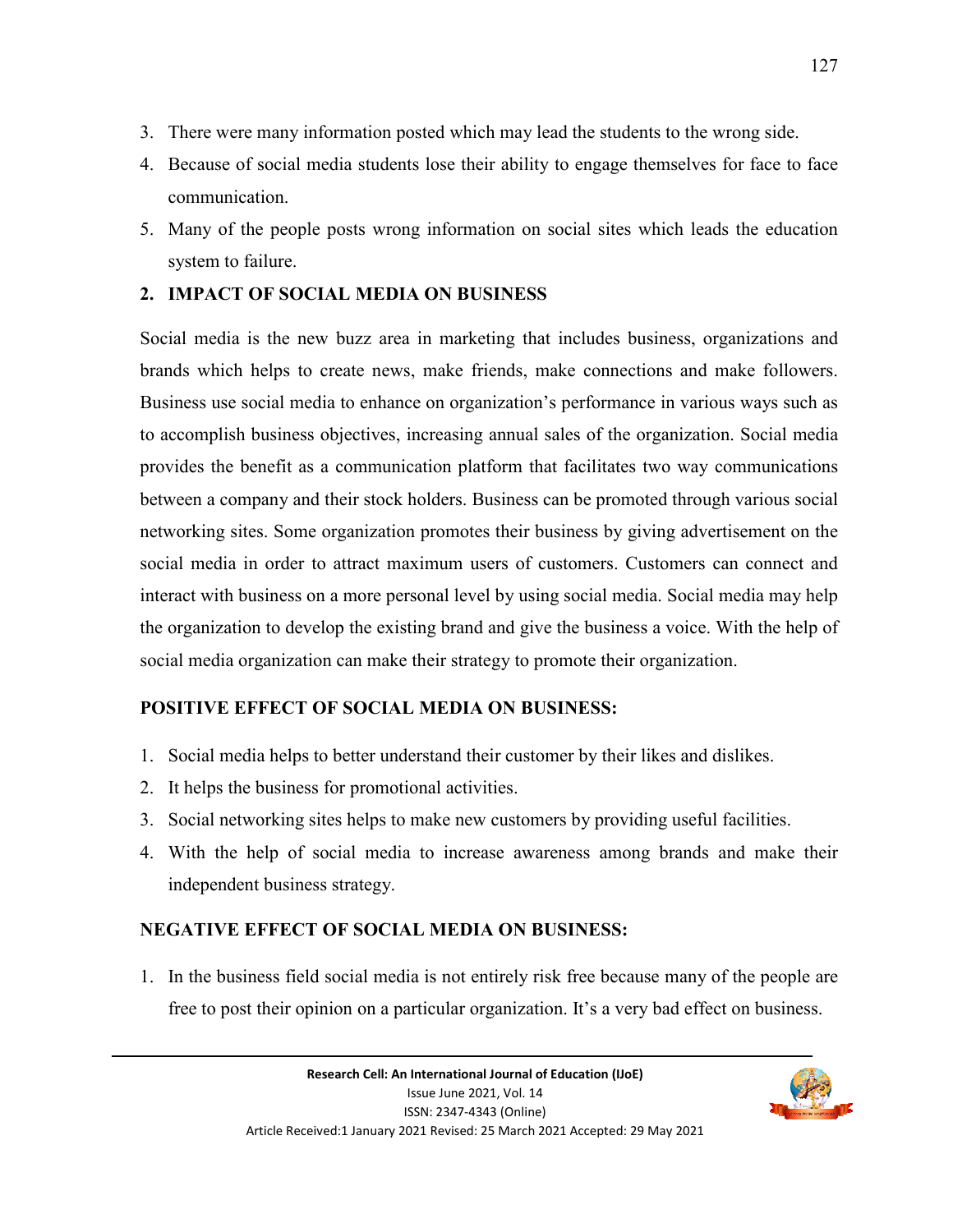- 2. Many of the organization have fallen victim to the hackers.
- 3. In business many organization can post famous brand items and there is chance for duplication and cheating.
- 4. Social media is very time consuming and costly. An organization assigns a person to always bolster your pages and profile with significant substance.
- 5. Many businesses have difficulty to measuring the result of social media advertising.

# **3. IMPACT OF SOCIAL MEDIA ON SOCIETY:**

We all are aware of social media that has very wide impact on our society. Many of the social media sites are most famous on the web. Some social media sites have transformed the way where people communicate on the web. Social networking sites render the opportunity for people to reconnect with their old friends, colleagues and mates. It also helps people to make new friends, share comments, pictures, audios, videos amongst them. Social media also changes the life style of society very fast.

# **POSITICE EFFECTS OF SOCIAL MEDIA ON SOCIETY:**

- 1. Social media helps to meet people they may not have met outside the people.
- 2. It also helps to share ideas, views and their thoughts beyond the all over the world.
- 3. It provides opportunity for all writers and bloggers to connect with their clients.
- 4. Social networking sites is it unite people on a good platform for the achievement of their specific goals. This brings positive change in the society.
- 5. Social media provides awareness among society and the helps of social media the society to be up to date with the current information and issued.

# **NEGATIVE EFFECTS OF SOCIAL MEDIA ON SOCIETY:**

1. The main negative effect of social media is that it make people physically and mentally depended to another.

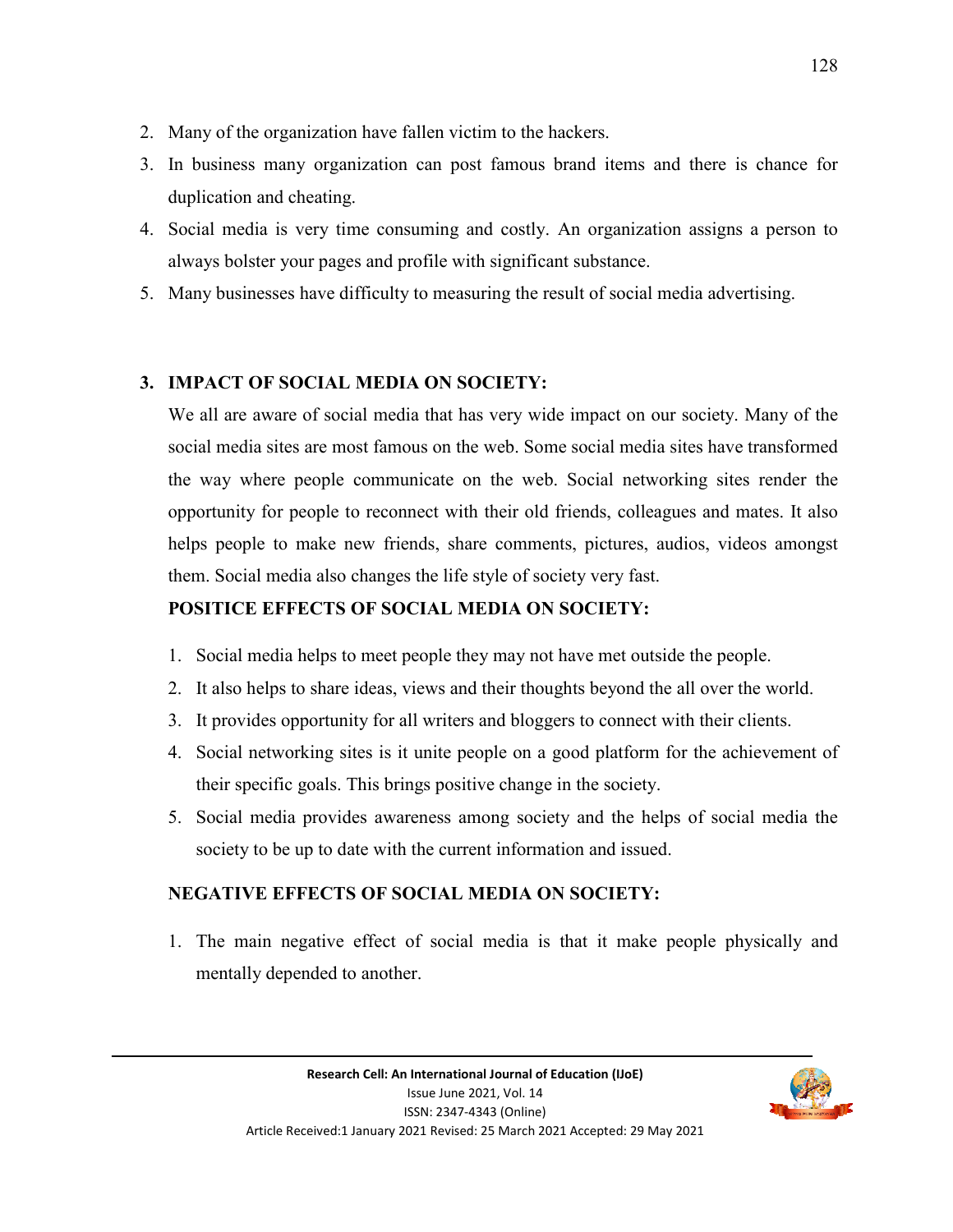- 2. People spend their valuable time in social networking sites which can divert the concentration and focus from the particular work.
- 3. Social media can easily effect the kids, the reason is sometimes people shares photos, videos on media that contain violence and negative things which can affect the behavior of kids or teenagers.
- 4. It also misuse the society by interfere on people's privacy.
- 5. Social life like family ones also weakens as people spend more time connecting to new people.

#### **CONCLUSION:**

At the present time is technology time. Technology growing day to day and therefore the technology is growing the social media has become the routine for each and every person. With various field social media impact is different on people. Social media has various merits but is also has some demerits which affect people negatively. So use of social media is beneficial but should be used in a limited way without depends on another. There are no doubt both positive and negative aspects but users should use their own discretion on the usage of social networking. As a student you must balance everything like studies, sports and social media properly to live a fuller life.

#### **BIBILOGRAPHY:**

V.N.Shukla Constitution of India twelfth edition Narendra Kumar the Constitutional Law of India www.indiacelebrating.com www.balancesmb.com

Impact of Social Media on Adolescent Behavioral Health in California, Source: (Lenhart, 2010) except for Online video sites (Nielsen, 2009) & Online gaming (McAfee, 2010)